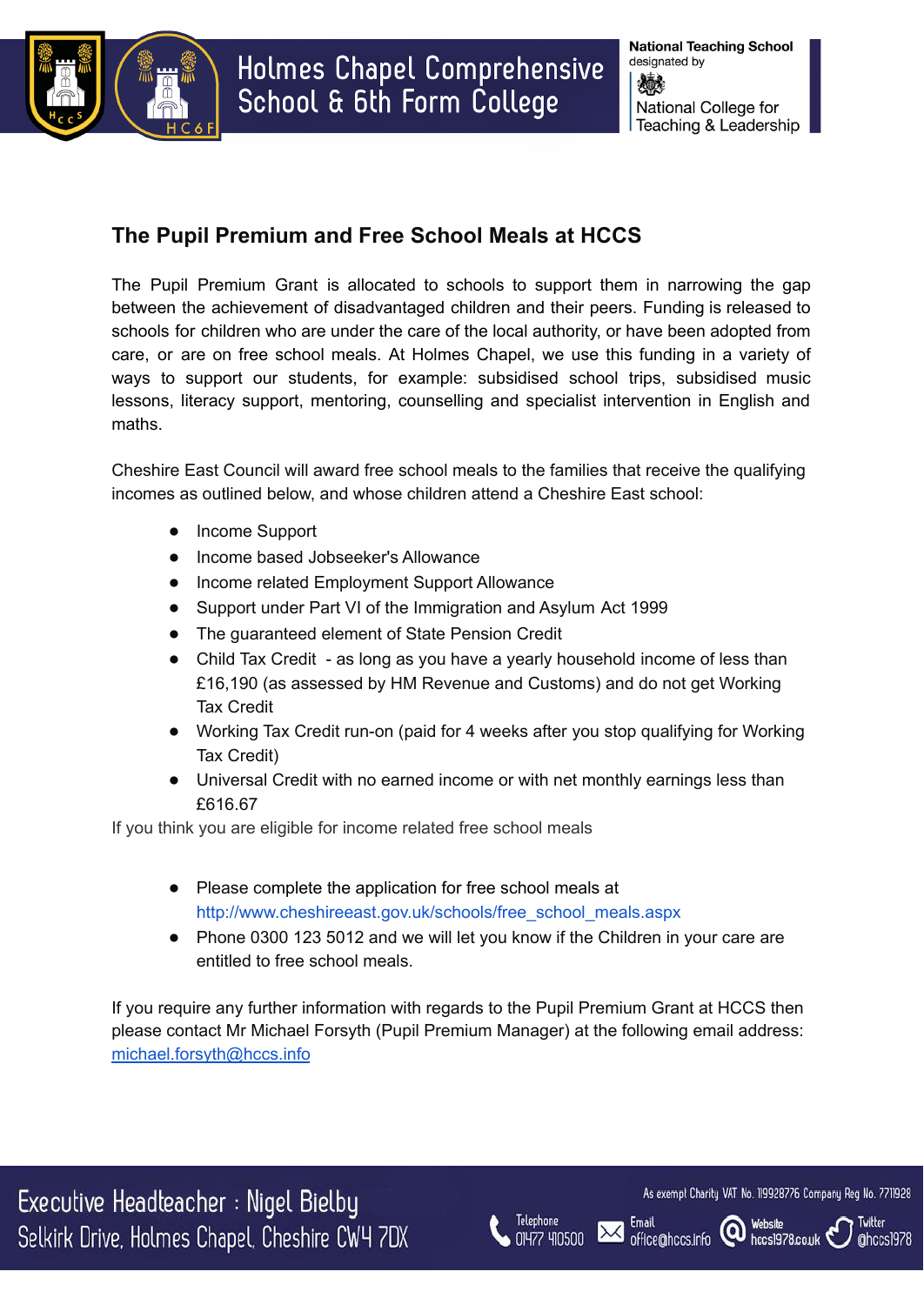

## Holmes Chapel Comprehensive<br>School & 6th Form College

**National Teaching School** designated by 燃 National College for Teaching & Leadership

Executive Headteacher : Nigel Bielby Selkirk Drive, Holmes Chapel, Cheshire CW4 7DX



**Email** 

As exempt Charity VAT No. 119928776 Company Reg No. 7711928

Twitter

@hccs1978